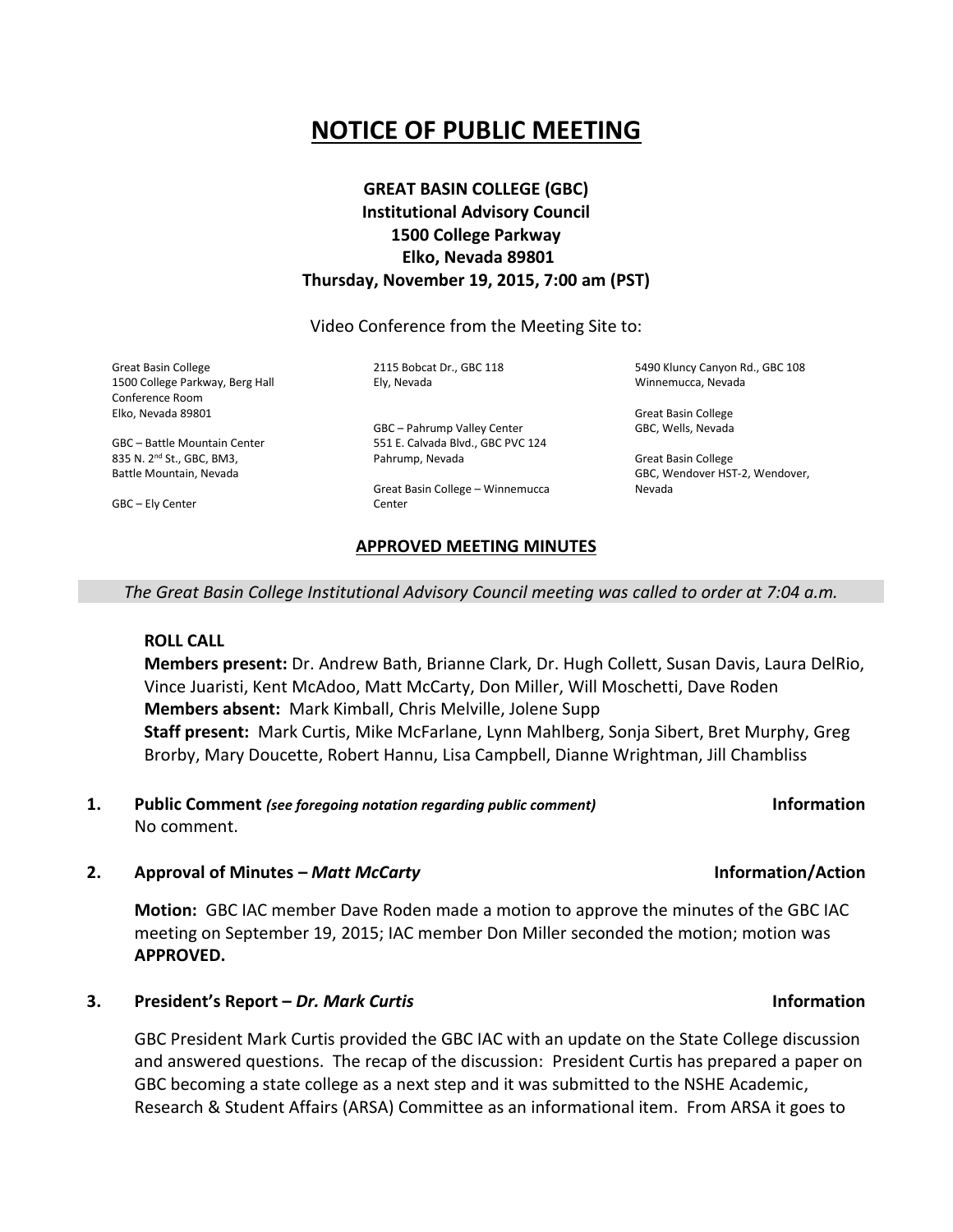the full board as information in possibly March and then potentially back in June. GBC has been offering bachelor degrees for sixteen years and our status is already a four year institution offering associate degrees. President Curtis would like to get feedback from the GBC Trustees. Dave Roden in Winnemucca said he is in favor of the move. GBC is not asking for any fee changes so President Curtis feels the Board of Regents has the authority to say yes. If there were fee increases associated with the request then it would have to go to the Legislature for approval. President Curtis said he has interviewed four of the GBC Founders (including Dr. Collett) and each one said they could not imagine the growth and impact that the college has had. President Curtis is hopeful that we have not overplayed our hand, but that is why the support of this group and other groups is paramount. A designation of a state college will set us up for the future instead of us remaining the same. Kent McAdoo says good job with the rationale and answer to how the designation of state college addresses the associates and the certificates. Vince Juaristi stated that if the Legislature has the final approval, but it goes to the Board of Regents first and the Regents do not approve it then it would be hard to resurrect. President Curtis said that he believes the Board of Regents can make the change to our status themselves as there is no fee increase. We would have a hybrid structure and charge the lower fee for the lower division and the higher rate for the upper division courses. Vince reiterated that if it goes to the straight to the Legislature then it would go to the spend committee. Whatever track you choose deserves discussion. President Curtis said that that was very good advice. If we saw resistance to the state college discussion by the Board of Regents then we could take the alternate path of taking it to the Legislature and it would strengthen our hand if the Legislature makes a bill to support it. President Curtis can get an opinion from legal staff, but this is all good advice to have defined and put to the Regents before it got to a vote. Matt McCarty recommended that the representatives at the GBC centers should start talking to their communities so that input can be gathered. The GBC IAC needs to encourage our communities to contact the Regents to let them know this is what we want. Dr. Collett said the challenge will be to not be viewed as competition. There are people who will be worried about their own little turf. Once a designation of state college is granted to GBC then faculty committees will be formed to iron out issues pertaining to workload, additional degrees, staffing, etc. We will never reject our community college mission. Many great institutions started as community colleges and evolved into something much more while always serving community needs. The GBC IAC discussed preparing a resolution or letter of support for state college designation with no dissention. Kent McAdoo said the president's handling of these likely arguments against the state college proposal and addressing it is a great strategy and enjoyed looking at brief history of UNR and UNLV. He felt it was interesting that other colleges that were mentioned in the paper haven't dismissed their community college mission like Purdue. President Curtis was appreciative of the healthy discussion and is happy the GBC IAC is in full support of a state college designation.

## **4. GBC Foundation Update –** *Greg Brorby* **Information**

GBC Foundation Director, Greg Brorby reported the purpose of the Foundation is to provide support and resources to the college to support its mission to provide higher education to rural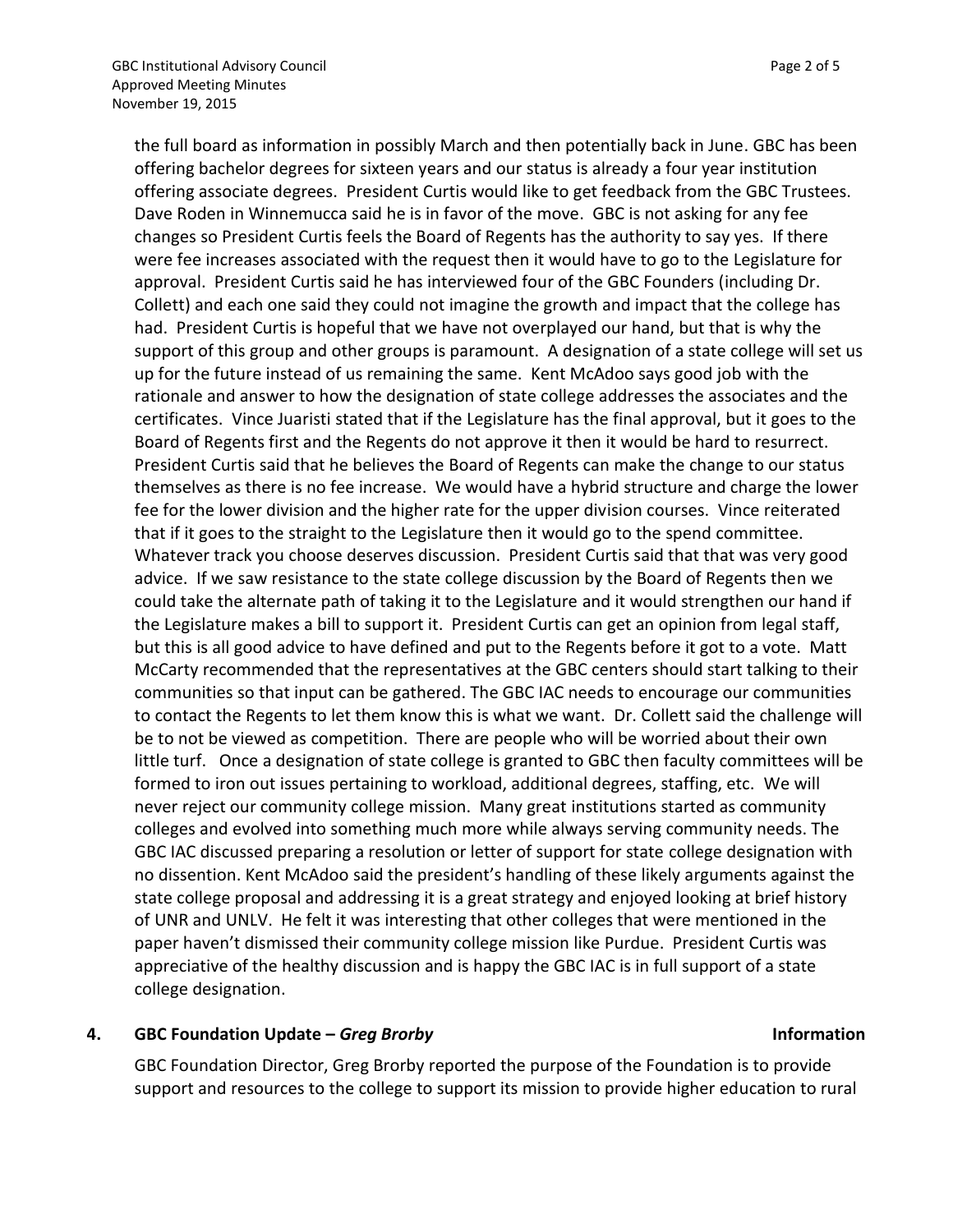Nevada. At the last Foundation Trustee meeting the state college paper was discussed and it was supported and will be an action item at next meeting for official support. In FY 2015 the GBC Foundation disbursed \$347,000 to GBC in scholarships, program support, student assistance, childcare and landscape maintenance. Over last 10 years the GBC Foundation has raised \$7.2 million with the focus being on the large businesses. In its lifetime the GBC Foundation has had 4100 donors who have given \$35 million over the years. There have been 34,000 gifts. There is a loyal base of 1000 donors that have given seven times or more. Greg reported one of the initiatives he has been working on is creating an alumni association. GBC has 5000 alumni. The last fiscal year alumni donated \$450 because they haven't been asked. If there is anyone from this group who would like to help in leveraging this group please reach out to Greg and let him know.

## **5. Board of Regents' Community College Committee Update –** *Matt McCarty* **Information**

GBC IAC Chair Matt McCarty reported on the previous meeting of the NSHE Board of Regents' Community College Committee November 30<sup>th</sup>. He reported there were campus updates and items of interest from the presidents. It was all information items.

## **6. Vice President Reports and Questions Information**

- A. Academic Affairs/Assessment *Dr. Mike McFarlane* reported discussion of the two new bachelor degrees in social science and natural resources will be discussed at the faculty senate meeting tomorrow and likely approved. We are making these new degrees a Bachelor of Arts instead of Bachelor of Arts in Professional Studies. So they are not new bachelor degrees, just a change. The GBC Assessment plan is in effect. Every operation, program and function we do is now assessed. Assessment will be a significant part of the accreditation report and visit in April.
- B. Distance Delivery *Dr. Mike McFarlane* reported Western Governor's University has been in Nevada of courses for many years. It has only recently gotten big press from the governor. All the school districts in our service area realize our programs are oriented to what they need. President Curtis added that he and Regent Melcher recently met with WGU Chancellor Spencer Stewart a couple of weeks ago. There are some key differences between WGU and GBC. WGU caters to full time students. It is a straight \$2980 per semester no matter how many classes you take. With GBC 69% of our students are part time. President Curtis said they may pick up some of our students certainly at the graduate level, but not lower. Bob Hannu is traveling around Nevada installing more IAV facilities. We have coordinators in Hawthorne, Lovelock and Panaca. The school districts are working with us more with the dual credit and we see an increase of 20% and 15% of our total enrollment.
- C. Student Services– *Lynn Mahlberg* reported her department will be reviewing the regent scholar applications. They received nominations from Battle Mountain, Ely, Winnemucca and Pahrump. As a college we don't think of distance education as distance education – it's all in one. GBC will be hosting a GBC/School District partnership meeting with 10 county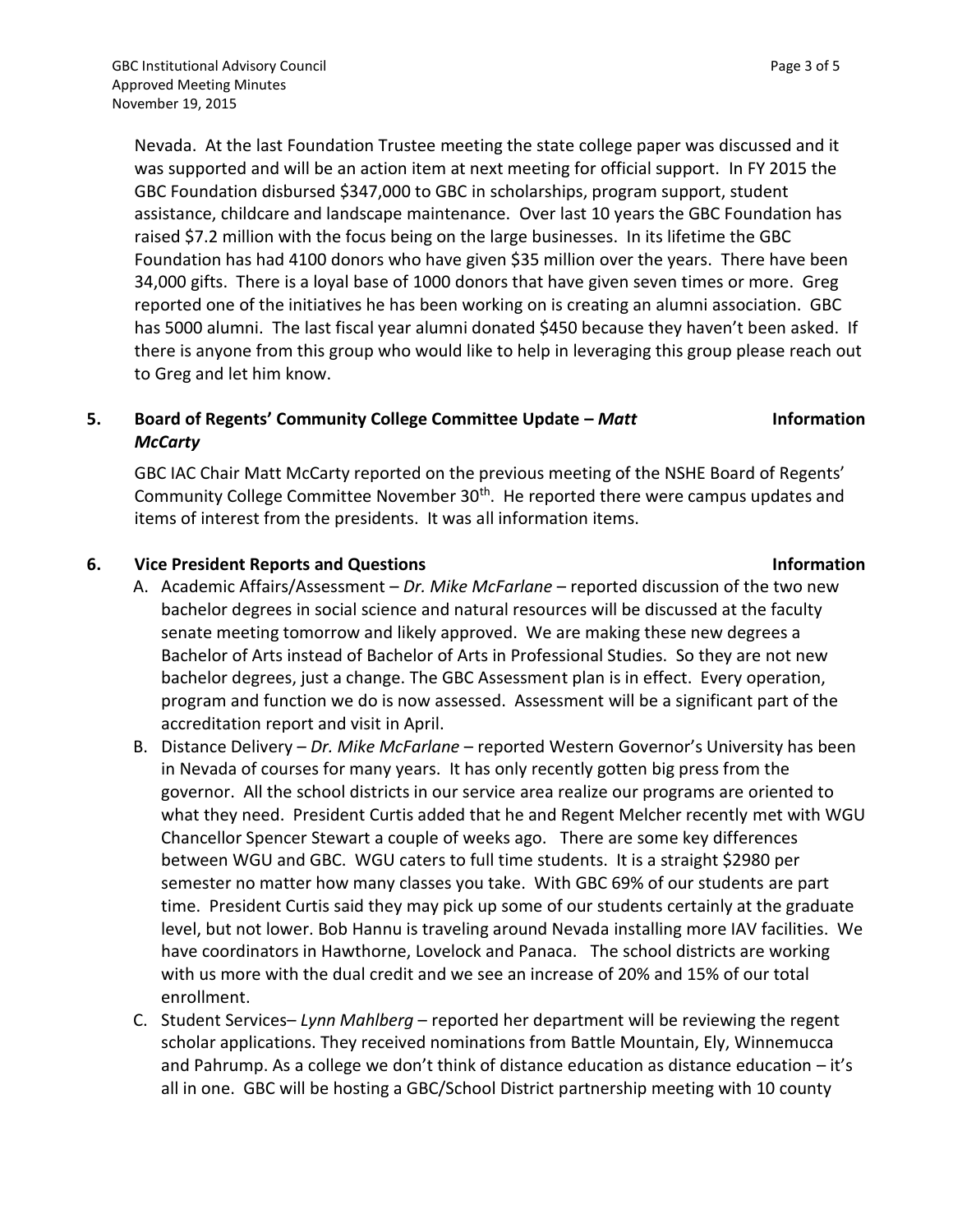school district where we will be presenting our state college vision and talking about dual credit and the gear up program.

D. Business Affairs – *Sonja Sibert* – reported they are recruiting for a custodial position and a position in the Controller's Office. They have been working on the space inventory and room utilization report. With the increase enrollment in online courses we have seen a decrease in classroom utilization, but classrooms with technology has increased. They are currently collecting data on employees and applicants to analyze to see where we are at for affirmative action. The Workday implementation is on target to go live in October 2016.

## **7. Member Report Information**

Each committee member was given an opportunity to provide a verbal report.

- A. Ely *Dr. Andrew Bath* no report.
- B. Elko *Brianne Clark* no report.
- C. Elko *Dr. Hugh Collett* reported that he went to Wendover and Wells to distributed dictionaries and invitations to attend college to students. He mentioned that parents who attended a recent awards ceremony where they talked about the prepaid tuition and the teachers there didn't even know about the prepaid tuition. Dr. Collett recommended to put something about financial aid and prepaid tuition in with the dictionaries. Andy Bath would like more information on the dictionary program that the Rotary Club does so that they can replicate it in Ely.
- D. Battle Mountain *Susan Davis* requested information or talking points about the state college proposal so as all the centers and towns can have a coordinated effort and be working on the same information. Jill Chambliss reported that she and President Curtis meet with the county commissioners about the taking over the old county building. Battle Mountain now has a live teacher for remedial math. Matt McCarty will work with President Curtis on a one-page bullet point paper to take to civic organization and to the communities. President Curtis added that he is willing to attend meetings within your communities when needed. He travels quite a lot and can fit into his schedule as necessary.
- E. Wells *Laura DelRio* no report.
- F. Washington DC *Vince Juaristi* reported that the Smithsonian Museum each year has a festival in July at the National Mall that focuses on one culture. This year it will be the Basque culture. This is great news.
- G. Pahrump *Mark Kimball* no report.
- H. Elko *Kent McAdoo* reported that the spotted frogs will not be listed on the threatened or endangered list. It's very exciting news. If the spotted frogs had been listed it would have impacted all kinds of land use more so even than sage grouse. Conservation efforts are making a difference. There are more frog populations then has ever been recognized before.
- I. Elko *Matt McCarty* reported the sad news that Sarah Sweetwater passed away yesterday. We are seeing more of our founders and long-term faculty pass. Their contributions have gotten us where we are now. Matt reported there is a ribbon cutting for the new addition of the Convention Center on Tuesday at 4:00 p.m.